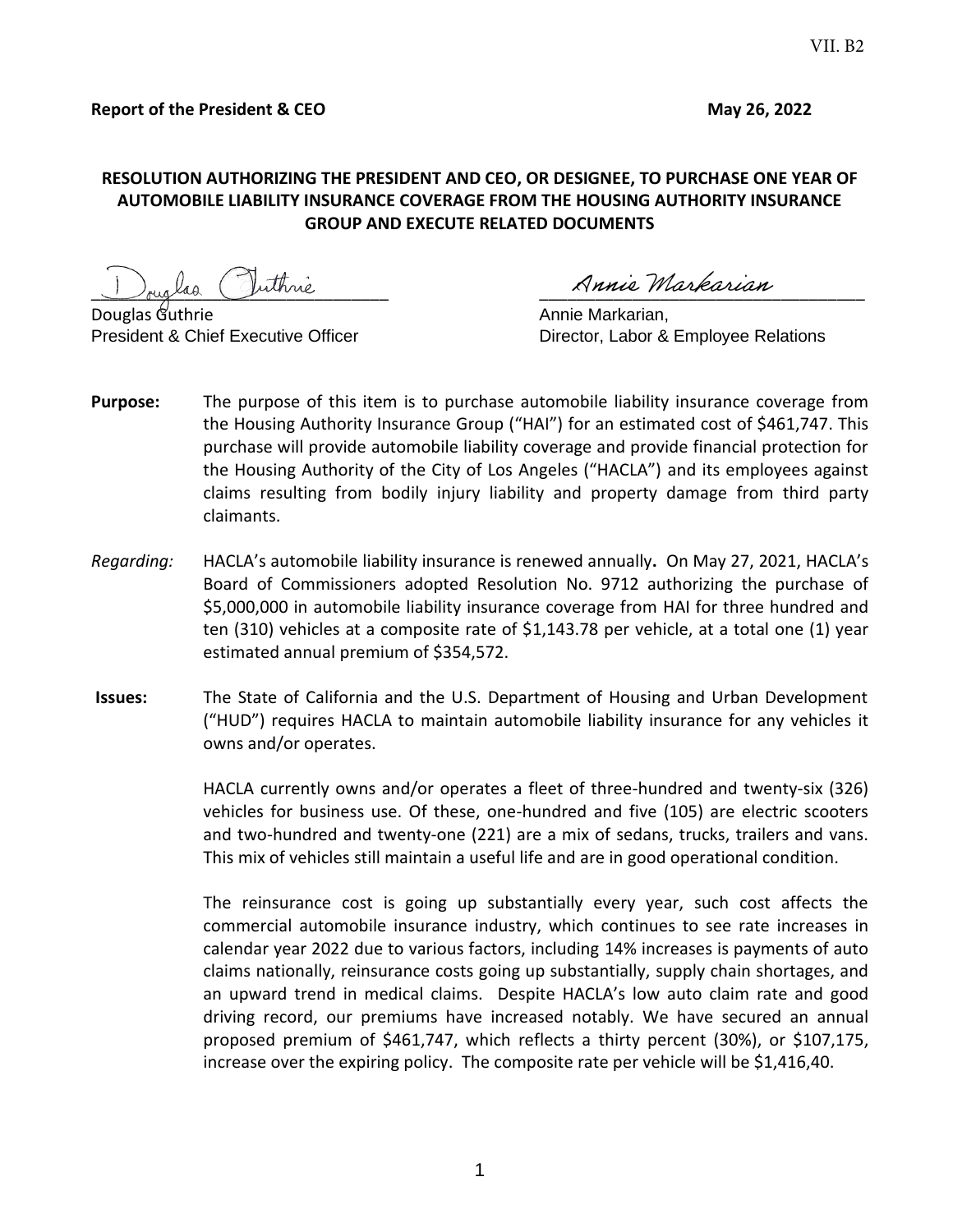The composite rate per unit/vehicle charge, or credit to add or remove units during the policy period will vary depending on the type of vehicle. There have been no changes in coverage, limits or deductible from the expiring policy.

The following chart sets forth the comparison between the expiring policy and the proposed new policy.

|                                               | <b>Current Program 2021/2022</b>                                              | Renewal Program 2022/2023                                                     |  |
|-----------------------------------------------|-------------------------------------------------------------------------------|-------------------------------------------------------------------------------|--|
| <b>Coverages</b><br>and<br><b>Deductibles</b> | Automobile- owned & Non-Owned<br>\$5,000,000 coverage                         | Automobile - owned & Non-Owned<br>\$5,000,000 coverage                        |  |
|                                               | <b>Uninsured Motorist and Non-owned</b><br>\$1MM Coverage<br>\$50k Deductible | <b>Uninsured Motorist and Non-owned</b><br>\$1MM Coverage<br>\$50k Deductible |  |
| <b>Units</b>                                  | 310                                                                           | 326                                                                           |  |
| Annual<br>Premium                             | \$354,572                                                                     | \$461,747                                                                     |  |
| <b>Composite</b><br>Rate                      | \$1,143.78                                                                    | \$1,416.40                                                                    |  |

The proposed new term begins at 12:00 am on June 15, 2022 and expires at 12:00 am on June 15, 2023.

HUD waives the bidding requirements of the Annual Contributions Contract with regard to insurance purchase for any public housing agency that joins and remains a member of HAI. HACLA qualifies for this waiver.

**Vision Plan:** Purchase of automobile liability insurance is administrative in nature and required to comply with regulatory requirements and best practices.

**Funding:** The Chief Administrative Officer confirms the following:

*Source of Funds:* The cost of automobile liability insurance is allocated to the various HACLA programs by number of vehicles assigned to each program. Amounts by program/funding source are as follows:

| <b>Public</b><br><b>Housing</b> | <b>Section 8</b> | Strategic<br>Development Office | Central  | Total     |
|---------------------------------|------------------|---------------------------------|----------|-----------|
| \$368,264                       | \$45,325         | \$11,331                        | \$36,826 | \$461,747 |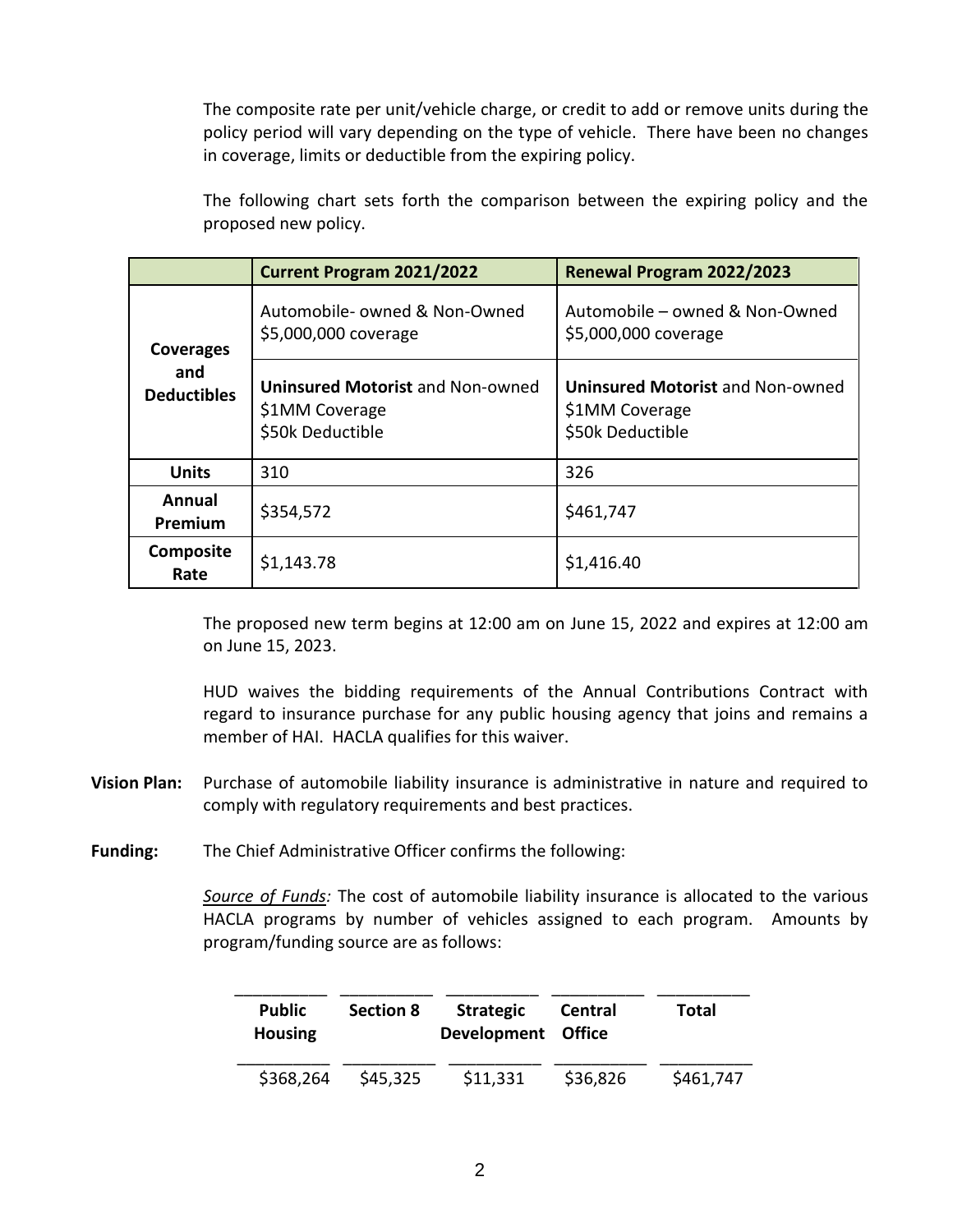*Budget and Program Impact:* The necessary funds are available and included in the 2022 operating budget and will be budgeted in 2023 as required.

| <b>Environmental Review:</b> | not applicable |
|------------------------------|----------------|
| <b>Section 3:</b>            | not applicable |
| <b>Attachments:</b>          | 1. Resolution  |